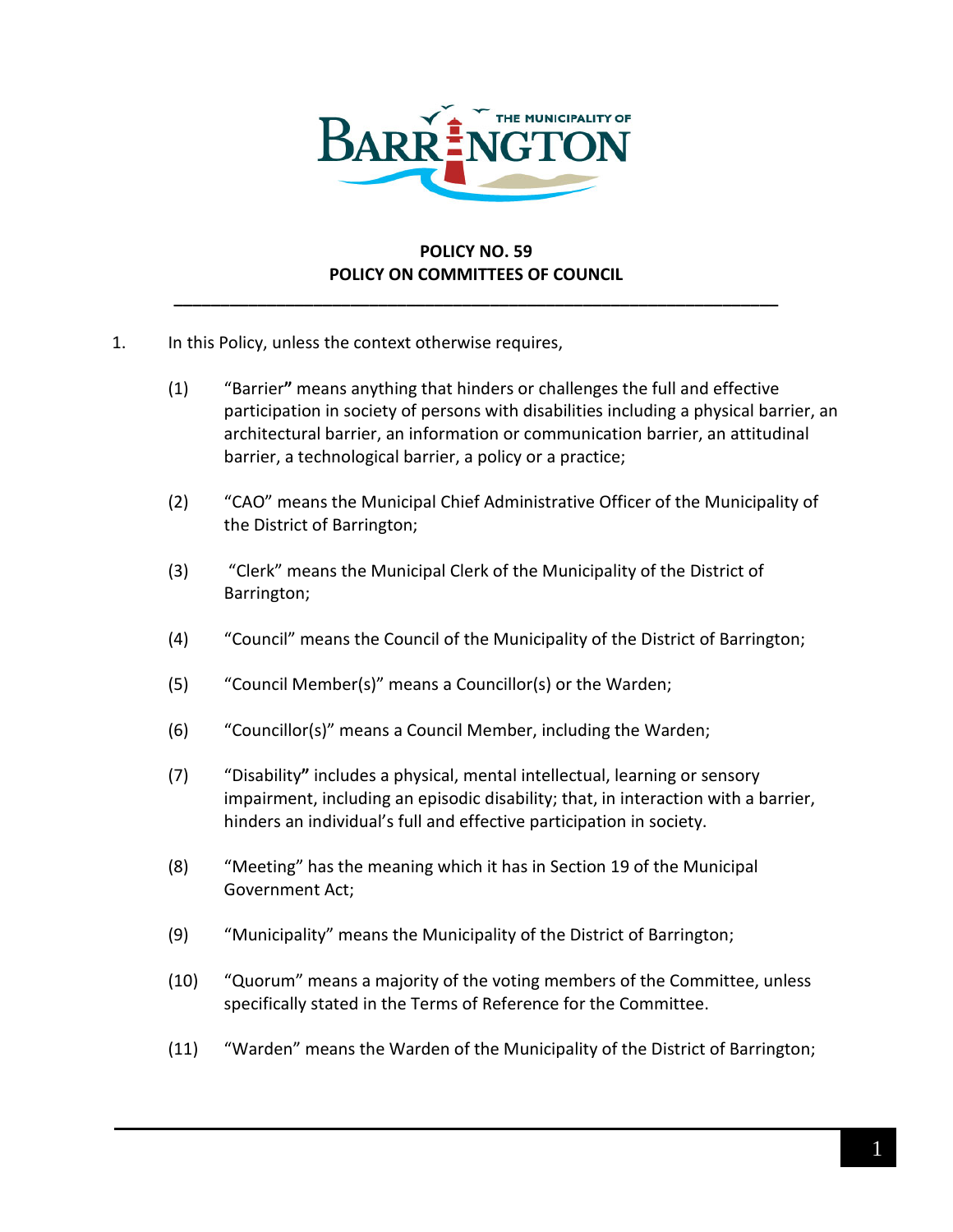- 2. The Council may appoint Standing Committees and may appoint Ad Hoc Committees for specific purposes.
	- (1) Unless otherwise provided, a Committee may act whether or not the Council is in session.
- 3. When the Council refers a matter to a Committee, the Committee shall submit a written report back to Council which may be in the form of a recommendation to Council.
	- (1) The minority of the members of a Committee to which a matter has been referred by the Council may submit a separate written report to the Council signed by the minority members.
	- (2) The Clerk shall file and preserve all such reports as part of the proceedings of the Council.
- 4. The Council may appoint the following standing Committees:
	- a. Committee of the Whole Council
	- b. Planning Advisory Committee/Heritage Advisory Committee
	- c. Recreation Advisory Committee
	- d. Accessibility Advisory Committee
	- e. Audit Committee
	- f. Joint Emergency Measures Organization
- 5. Ad Hoc Committees may be appointed from time to time to deal with specific matters.
- 6. All members of the Committee shall be appointed for a one year term from November 1 - October 31 each year. Non-Council members serving on committees are appointed for a term as determined by Council.
- 7. There will be no remuneration paid to non-council members serving on committees of council with the exception of existing Planning Advisory Committee members who will be paid the remuneration until the end of their term, March 31, 2020.
- 8. Members of the Committee shall hold office until their successors are appointed by and/or their resignation is accepted by the Barrington Municipal Council.
- 9. No business shall be transacted at any committee meeting unless a quorum of voting members is present.
- 10. Individuals/delegations addressing committees of council shall first complete Form "A" attached which will contain the information required in order to make a presentation to committee. The completed form must be provided in advance so that councillors may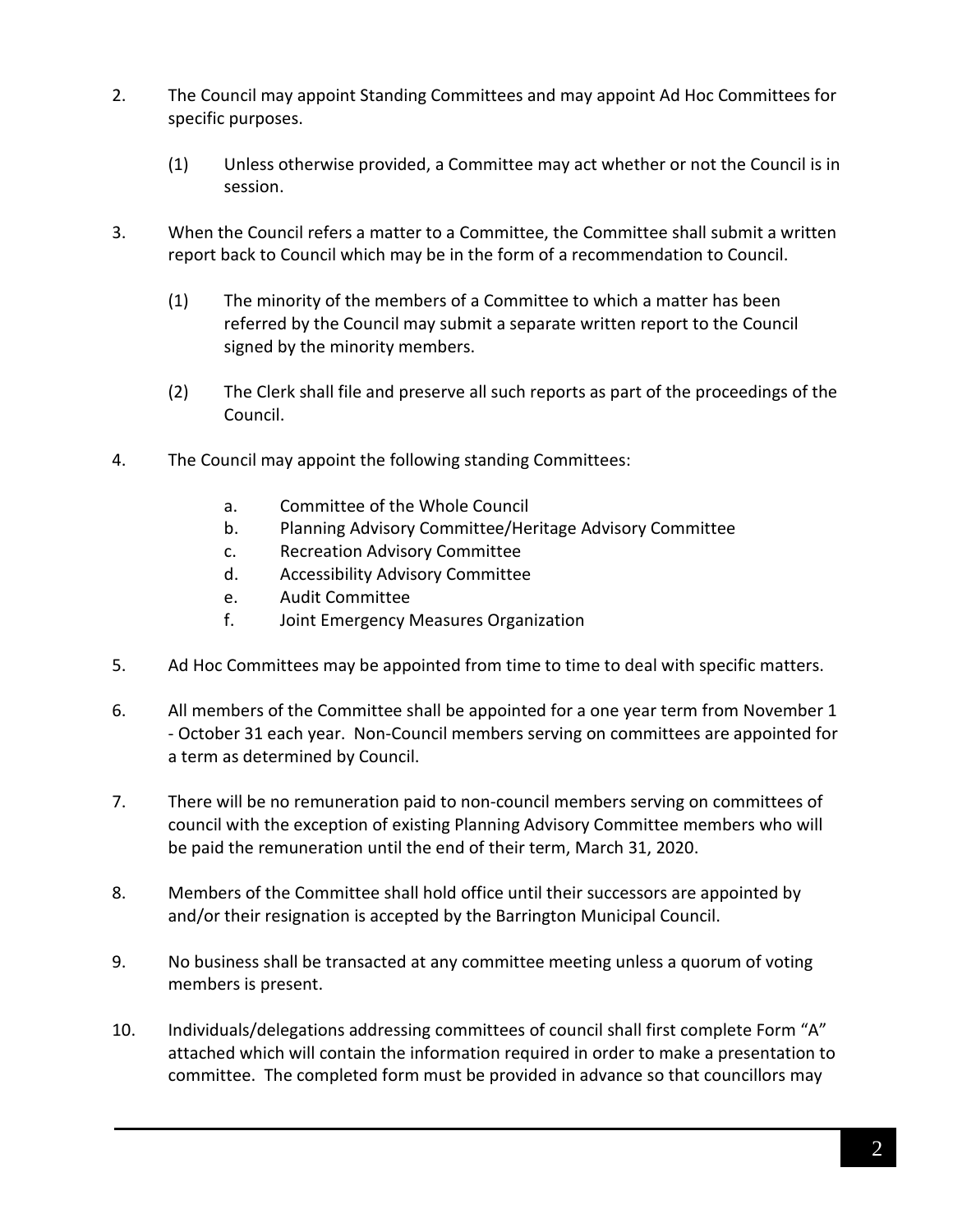have an opportunity to prepare*.* As a general rule, Form "A" will be required seven (7) days in advance of the meeting.

The general guideline to be followed is that there will be no more than a maximum of two (2) *one (1)* presentation**s** scheduled for any committee meeting with a maximum of two speakers for any one presentation unless previously arranged and that presentations be limited to 15 or 30 minute periods *with a 15 minute period following to allow for questions.*

11. A Regular meeting of the Committee shall be held on at least four (4) days notice, but emergency meetings may be called by the Chairperson on one (1) days notice and all meetings shall be open to the public unless a Closed Session is held in accordance with the Municipal Government Act.

Notice of meetings of committees shall be;

- (1) posted monthly in the Municipal Office, and;
- (2) when possible, listed on the Municipal website.
- 12. The ordinary hours of committee meetings shall be determined by resolution of the committee, with any change in adjournment being made by majority vote of members.
- 13. Unless otherwise provided in this Policy, members of each Committee appointed under the provisions of this Policy shall elect a Chairperson and Vice Chairperson from among their members. The Municipal Clerk or his/her delegate shall act as secretary for all Standing Committees.
	- (1) The Chairperson is accountable to Council for his/her performance.
	- (2) The Chairperson has no formal authority to direct the Committee, unless specifically authorized by Council by resolution.
	- (3) Primary duties of the Chairperson:
		- (1) Chairing all meetings of the Committee.
		- (2) Enforcing rules as they apply to the Committee and its individual members.
		- (3) Disciplining members of the Committee.
		- (4) Ensuring full and timely communication with members of the Committee.
		- (5) Ensuring effectiveness of the Committee.
		- (6) When any person uses profanity and/or obscene language or unbecoming language, that person shall be advised by the Chair that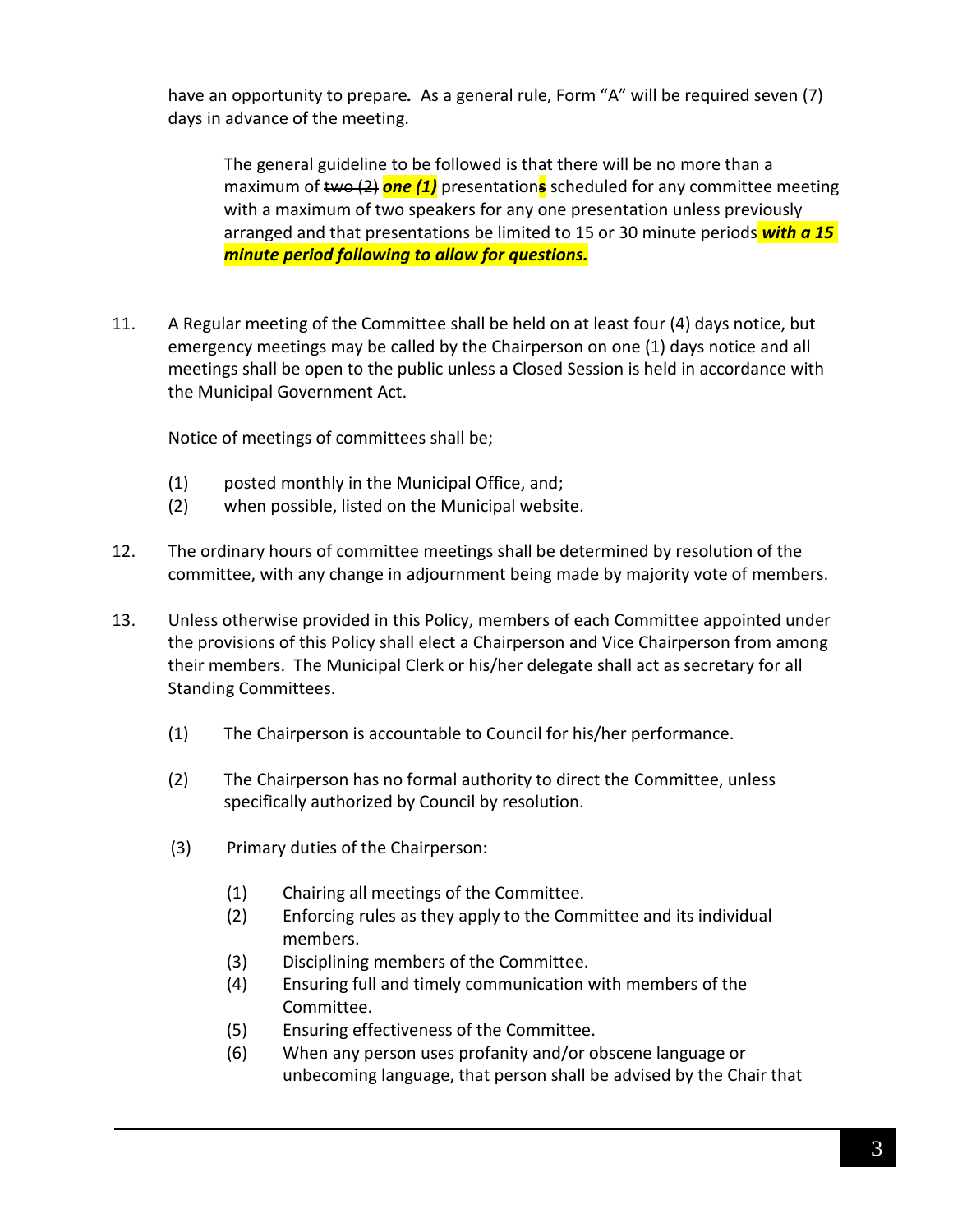they are out of order and asked to apologize. If no apology is forthcoming then the person shall be asked to leave the meeting immediately. If the person fails to leave the meeting then the Chair shall adjourn the meeting until the matter has been resolved. If necessary the Chair will ask the CAO to call the RCMP to address the matter.

- (4) Unless otherwise indicated, the chair may be removed by a resolution of the Committee or by a resolution of Council for which advance notification has been given to all members, duly moved and seconded, and passed by a majority of members present at a regular or special meeting of the Committee or Council.
- 14. The Committee is committed to effective decision-making and once a decision has been made, speaking with one voice. Towards this end committee members will:
	- (1) Refrain from "lobbying" outside of committee meetings that might have the effect of limiting free and open discussion.
	- (2) On important issues, encourage consensus decisions as well as ones that strive for collaborative rather than compromise solutions.
	- (3) Once made, support majority decisions, even if one's view is a minority one.
	- (4) Respect the confidentiality of information on sensitive issues.
	- (5) Refrain from speaking for the committee unless authorized to do so by motion of the committee.
	- (6) Disclose one's involvement with other organizations, businesses or individuals where such a relationship might be viewed as a conflict of interest.
- 15. No member of any committee may speak or act on behalf of the Municipality.
- 16. Where any member of the Committee has failed to attend three (3) consecutive meetings of the Committee of which due notice has been given without having been excused from such meetings by the Committee which excuse may be granted either before, during or after such meeting, such member shall therefore forthwith vacate his/her seat as a member of the Committee and shall be deemed to have resigned. The remaining members shall at the next meeting of the Committee declare the seat to be vacant and the secretary shall forthwith notify, in writing, the council who shall proceed to fill the vacancy.

Please see the "Annual Remuneration and Benefits for Councillors Policy" for details on eligible excuses for missed meetings.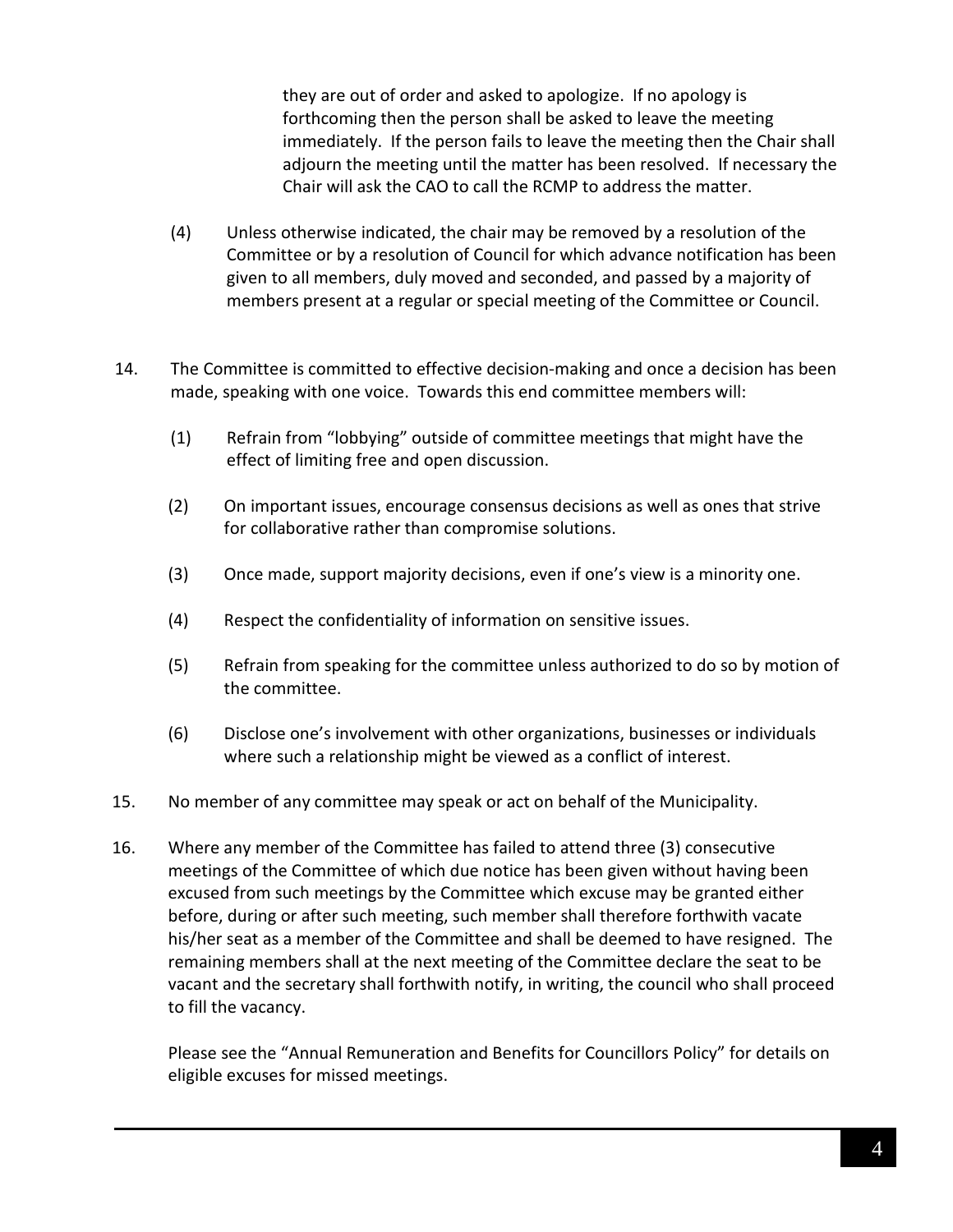- 17. Minutes shall be kept of all Committee Meetings and shall be filed with the Municipal Clerk and posted on the Municipal website not later than ten (10) days after each meeting.
- 18. Committee Meeting proceedings shall be the same as proceedings for Council Meetings as outlined in the "Council Meetings and Proceedings Policy".

## **NOTE: All committees are subject to the above rules and regulations unless specifically addressed in the following:**

# *STANDING COMMITTEES*

### **COMMITTEE OF THE WHOLE COUNCIL**

The Committee of the Whole of the Barrington Municipal Council shall consist of all members of Municipal Council. The Committee shall meet the second and third Monday *Tuesday* of each month with the exception of the month of December when meetings will be scheduled on an individual basis earlier in the year in order to provide adequate flexibility to ensure meetings do not encroach on the Christmas Season*.* Additional meetings may be held as required by circumstances.

The mandate of the Committee of the Whole Council is:

- a) to discuss, consider, advise and make recommendations to Council concerning the affairs of the Municipality that may come before Council, in advance of Council making decisions or taking action on such matters, except where Council determines that consideration by the Committee is unnecessary or inadvisable, and except that the following matters shall normally be dealt with by Council without having to be forwarded to Committee for its recommendations:
	- i) reports and recommendations from other committees of Council;
	- ii) planning matters;
	- iii) first or second reading of By-law enactments, amendments or repeals; and
	- iv) matters which are the subject of a statutory hearing by Council.
- b) to take action on such matters as are lawfully delegated to it by the Municipality's By-laws and Policies or by Council resolution;
- c) to take such other steps not inconsistent with this Policy that the Committee reasonably deems necessary to carry out its mandate.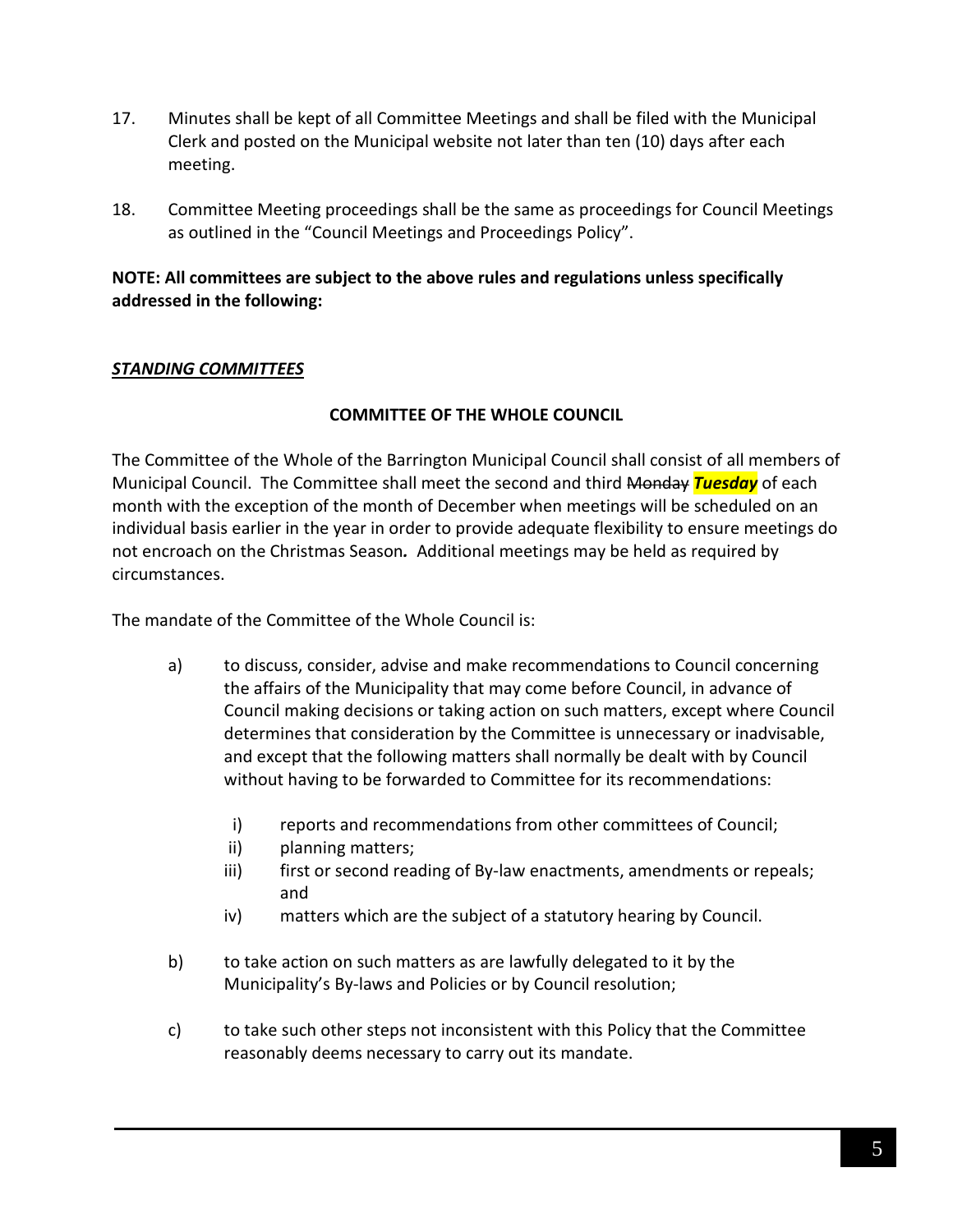### **PLANNING ADVISORY COMMITTEE**

The Planning Advisory Committee shall consist of not less than five (5) members, no more than three (3) of whom shall be members of the Municipal Council and a minimum of two (2) shall be non-council members residing in the Municipality. Council Members shall be appointed for a term of one (1) year and other members shall be appointed for a term of two (2) years. Any persons appointed may be reappointed.

The Committee shall meet on an as-needed basis.

The Committee shall be charged with performing the following duties and responsibilities:

- a) The Committee shall advise Council in the preparation, amendments or revision of Planning Strategies, Land Use By-laws and Subdivision By-laws and on planning matters generally.
- b) The Committee may, with the approval of Council, establish one or more area advisory committees to advise them on planning matters affecting a specific area of the Municipality.
- c) Meetings of the Committee shall be open to the public unless the Committee, by a majority vote, moved a meeting in camera because the issue under discussion involves personnel of the Municipality, the opinion of a Barrister and Solicitor or an application for a municipal development permit or development agreement before the applicant has made application to the Municipality or Municipal Development Officer for such an agreement or permit or such other matters permitted by the Municipal Government Act.
- d) The date, time and location of committee meetings shall, at least five (5) days before the date of the meeting, be posted in the Municipal Office or another conspicuous place determined by the Committee.
- e) The Committee shall be authorized to hold public meetings at such times and in such manners as it or Council decides.
- f) The Committee shall perform such other duties as may be required under the Planning Act as determined by Council from time to time.

This Committee also meets as the Heritage Advisory Committee, when required. This Committee deals with the registration of heritage properties, applications to alter the external appearances of or to demolish a heritage property and deregistration of heritage properties.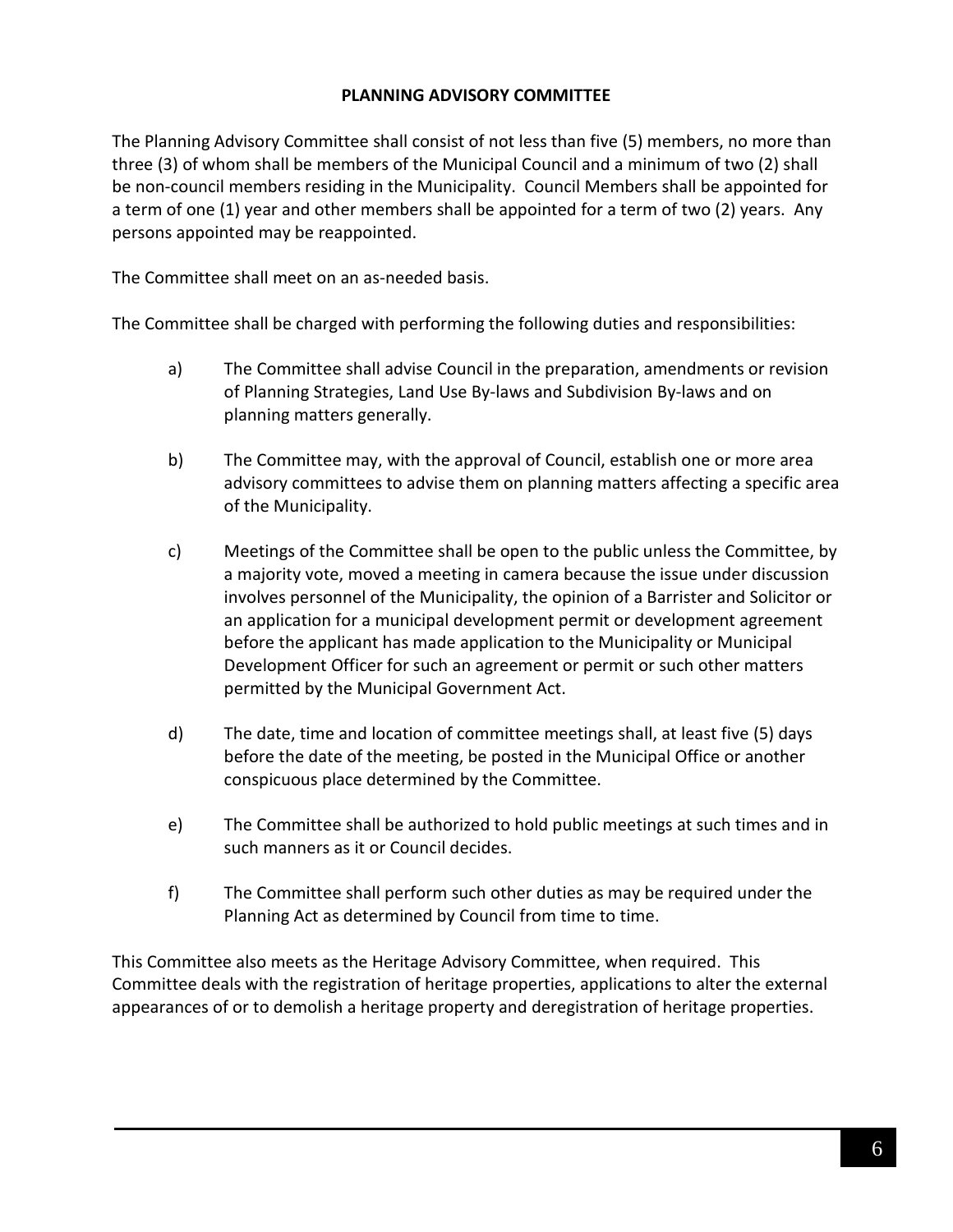### **RECREATION ADVISORY COMMITTEE**

## **Purpose**

The purpose of the Recreation Advisory Committee (RAC) is to advise Council, the Chief Administrative Officer, and the Director and recommend policies on recreation matters, including services, facilities and specific community interests

# **Mandate**

The RAC will, consistent with the purpose described above, undertake the following:

- Advise on the implementation of a Recreation Master Plan.
- Develop and recommend policies to Council and respond to Council requests for advice and information.
- **Provide a community perspective on parks, trails, facilities, services, local beaches and** community programs.
- Support and enhance communications with the residents of the Municipality on matters relating to recreational opportunities.
- Ensure broad consultation with community stakeholder groups on recreational issues and opportunities.
- Review and provide feedback or comments on Recreation proposed projects, initiatives or challenges.
- **Provide information on community events and programs that are being considered** and/or planned.
- **If Identify new and emerging recreational opportunities.**

The RAC will not be responsible for:

- Daily operations of the Municipality's recreational facilities, parks and programs.
- Administrative matters including directions to staff.
- **Regular maintenance of facilities and parks.**
- **Budget and capital projects.**
- Project/program implementation.

### **Membership**

The Committee shall consist of ten (10) members, including eight (8) voting members.

Voting members:

**Two (2) Council members, one of which serving as Chair.**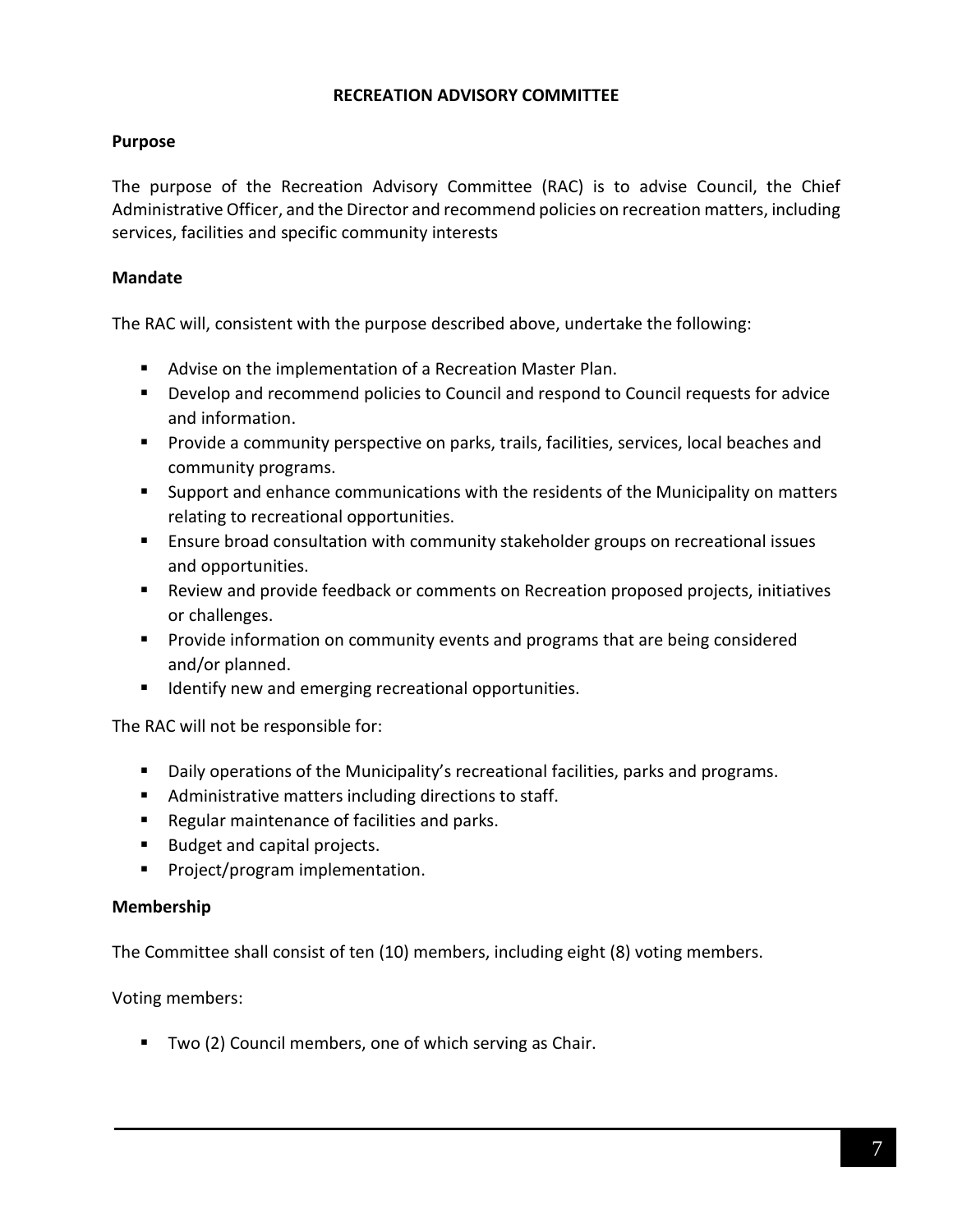One (1) community representative from each Municipal District and the Town of Clarks Harbour for a total of six (6) representatives from the public.

Non-voting members:

- One (1) Recreation Director
- One (1) Municipal Physical Activity Leader (MPAL)

The Committee may, from time to time, consult with other agencies, municipal employees or organizations.

Appointments to the Committee shall be made as follows:

- Council shall appoint two (2) members of Council to serve as the Council members and one (1) member to serve as an alternate Council member.
- Council shall appoint one (1) representative from each district who are permanent residents of the Municipality and one (1) representative from the Town of Clarks Harbour who is a permanent resident of the Town on the basis of their knowledge, interest and/or experience in community recreation. Preference will be given for:
	- o Nature appreciation
	- o Indoor recreation
	- o Outdoor recreation
	- o Organized sports
	- o Unstructured play and activities
	- o Trails
	- o Health and fitness
	- o Water based activities
	- o Sports tourism and special events

Council may, at any time, remove any member of the Committee by Council resolution and any member of the Committee may resign therefrom at any time upon sending written notice to the Chairperson of the Committee.

In the event of a vacancy during a regular term, the vacancy may be filled for the remainder of that term upon resolution of Council as soon as is convenient.

The term of each Member shall be two (2) years. Members may serve on the Committee for a maximum of three (3) consecutive terms and must remain out of office for at least one (1) year before being reappointed to the Committee by Council.

### **Meetings**

The RAC normally will hold meetings monthly during the course of the year. Meeting dates and times shall be determined at the first meeting of the year by the committee.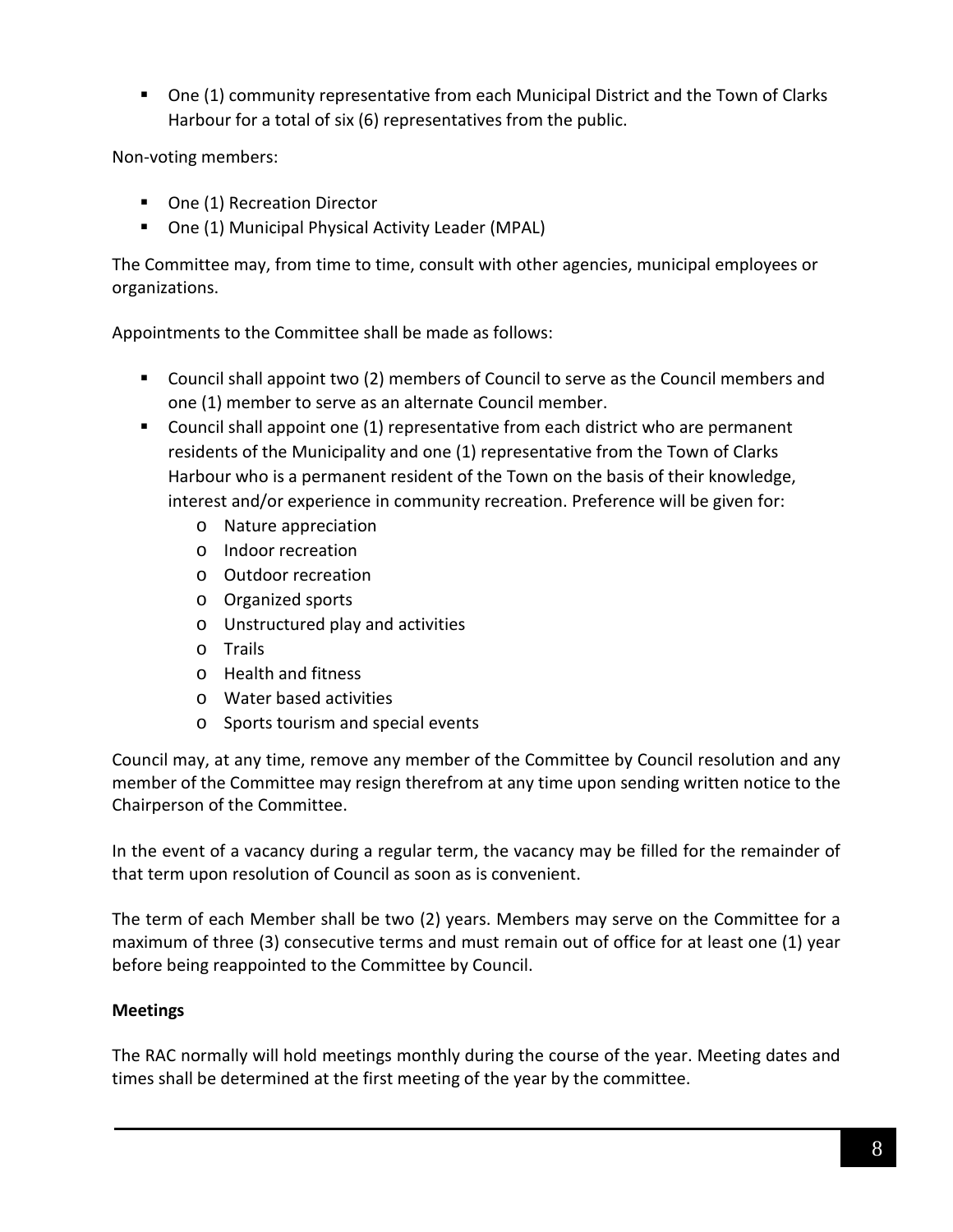Established meeting dates and times shall not be changed unless circumstances warrant special consideration. Meetings shall commence no later than 7:00 p.m. and shall conclude no later than 9:00 p.m.

# **Quorum**

Quorum shall be five (5) Committee members. If determined practical, a meeting may proceed without a quorum, however, substantive recommendations are not to be fully ratified until supported by the majority of members. If no quorum is present and there are time constraints with respect to a particular item on the agenda, the Chair may canvass members through alternative means in order to determine Committee support for that particular item.

### **General Requirements**

This Committee is established by Council and reports directly to Council.

An agenda will be prepared by the Recreation Department and distributed to members prior to meetings. Members will review the agenda and supporting information to be prepared to fully participate and be knowledgeable on all items to be discussed at the meeting.

Meetings shall follow the written agenda, and minutes shall be kept which accurately reflect the recommendations of the Committee. Minutes shall be reported directly to Council through a Council representative sitting on the Committee. Committee recommendations that require support and or direction shall be presented to Council for consideration.

This Committee shall make recommendations to Council in response to a request from either Council or Staff in the area of the Committee's mandate.

### **Budget and Resources**

Committees are not given a budget however; under special circumstances Council may approve one-time expenditures to help committees achieve their goals and objectives. Any financial requirement of a committee should be identified prior to the approval of the annual operating budget by Council which is typically in April or May.

Administrative support will be provided by the Recreation Department and will include: the coordination of RAC related communications and correspondence; ensuring RAC reports are included in Council Agenda packages as deemed appropriate by the CAO; and minor clerical support as needed (such as photocopying).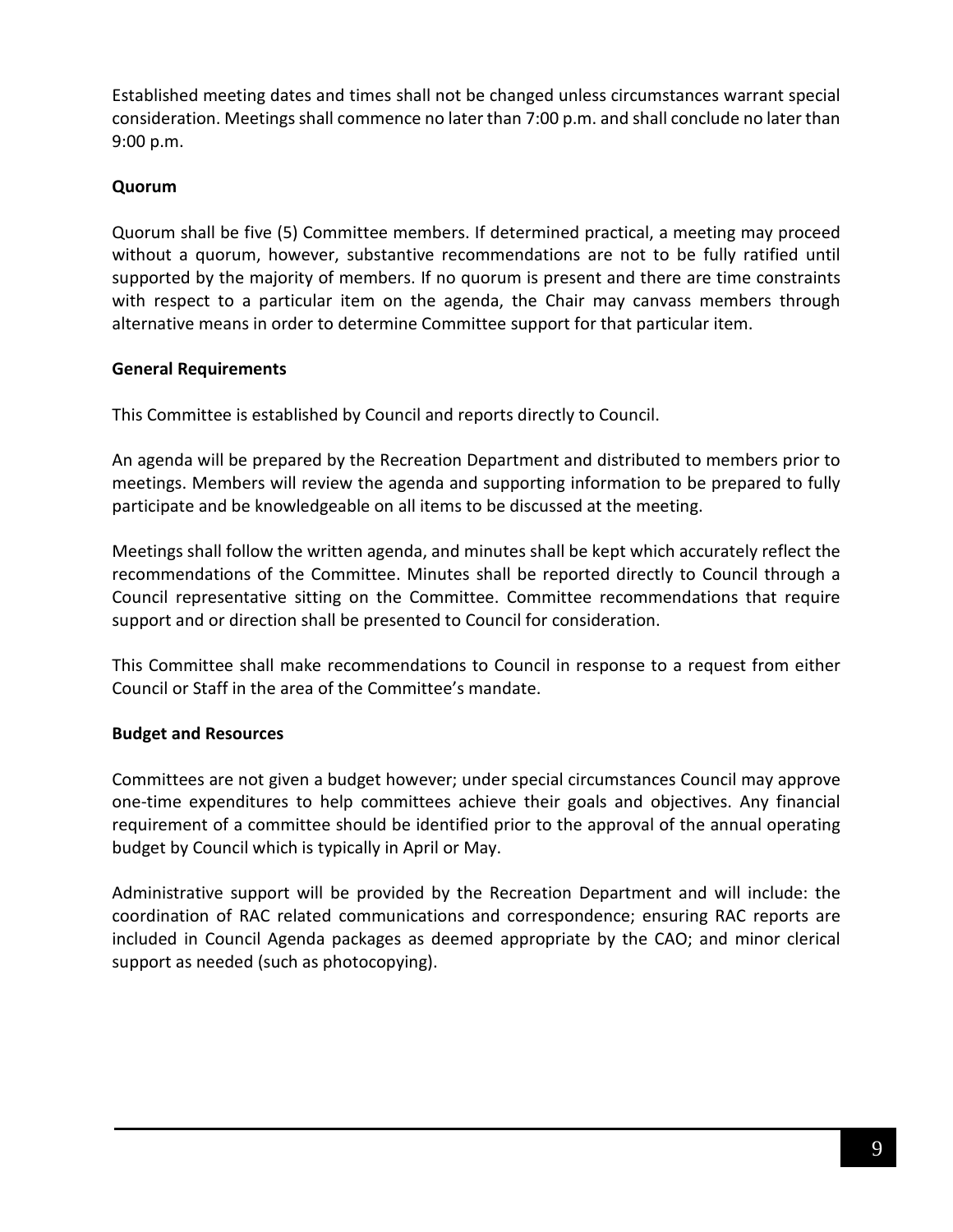### **ACCESSIBILITY ADVISORY COMMITTEE**

#### **Purpose**

The Accessibility Advisory Committee provides advice to Council on identifying preventing and eliminating barriers to people with disabilities in municipal programs, services, initiatives and facilities. The Committee plays an important role in helping the Municipality of the District of Barrington become an accessible community and meet its obligations under the Nova Scotia Accessibility Act.

### **Mandate**

The Accessibility Advisory Committee will, consistent with the purpose described above, undertake the following:

- 1) Advise Council on the preparation, implementation and effectiveness of its accessibility plan. In accordance with the Accessibility Act, the plan must include:
	- a) a report on measures the municipality has taken and intends to take to identify, remove and prevent barriers;
	- b) information on procedures the municipality has in place to assess the following for their impact on accessibility for people with disabilities:
		- any proposed policies, programs, practices and services
		- any proposed enactments or by-laws
	- c) any other prescribed information.
- 2) Review and update its accessibility plan at least every three years, in accordance with the act.
- 3) Consult with the community on accessibility in the municipality.
- 4) Advise council on the impact of municipal policies, programs and services on people with disabilities.
- 5) Review and monitor existing and proposed municipal by-laws to promote full participation of people with disabilities, in accordance with the act.
- 6) Identify and advise on the accessibility of existing and proposed municipal services and facilities.
- 7) Advise and make recommendations about strategies designed to achieve the objectives of the municipality's accessibility plan.
- 8) Receive and review information from council and its committees and make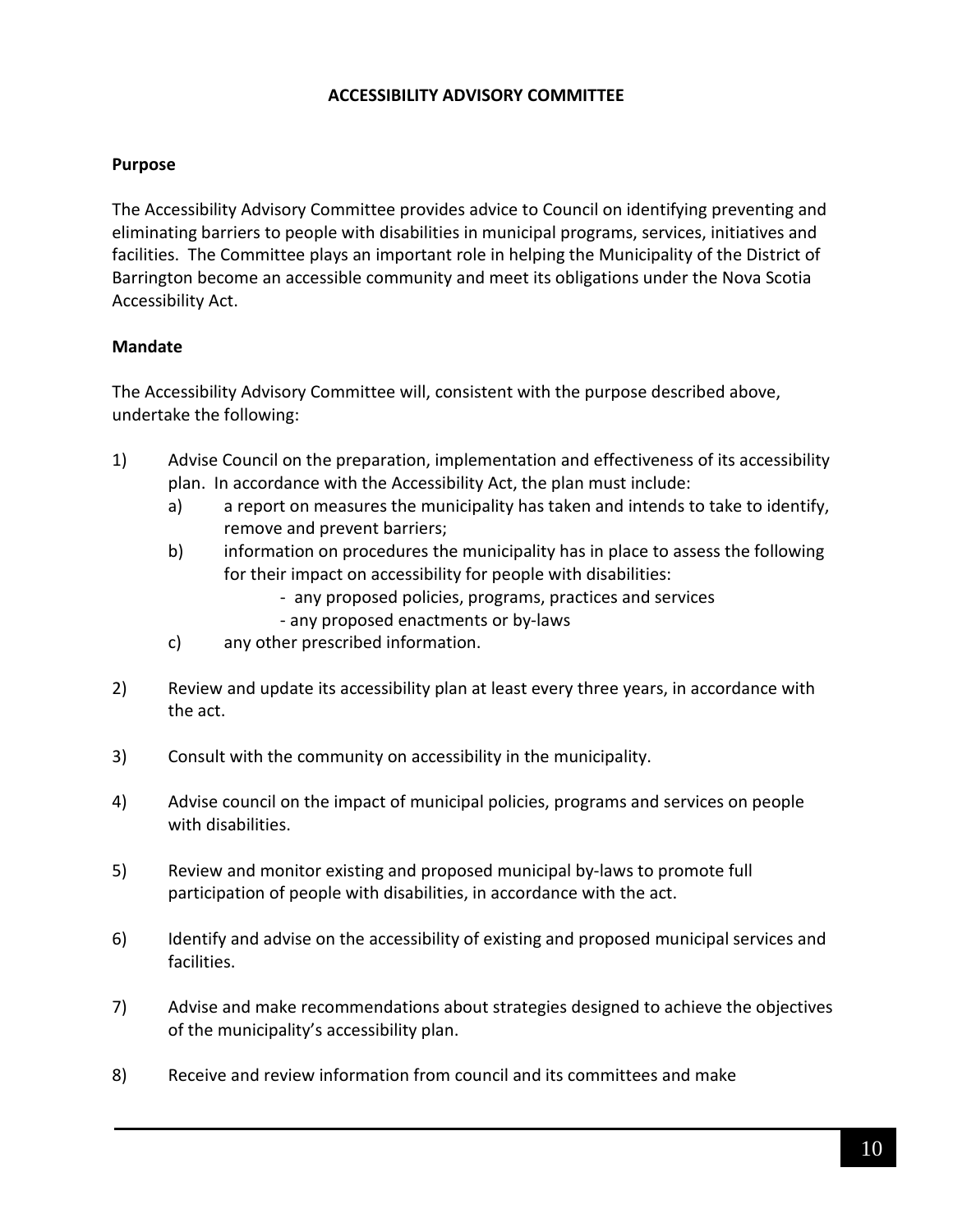recommendations, as requested.

9) Assist in monitoring compliance with federal and provincial government directives and regulations.

# **Membership**

The Committee shall consist of six (6) voting members:

- Three (3) Council members, one of which serving as Chair one year term
- **Three (3) people with disabilities or representatives of organizations that represent** people with disabilities, in accordance with the act - two year term

Support Staff:

- Chief Administrative Officer
- **Director of Property Services or designate**
- **Accessibility Coordinator**

The Committee may, from time to time, consult with other agencies, municipal employees or organizations.

Council may, at any time, remove any member of the Committee by Council resolution and any member of the Committee may resign therefrom at any time upon sending written notice to the Chairperson of the Committee.

In the event of a vacancy during a regular term, the vacancy may be filled for the remainder of that term upon resolution of Council as soon as is convenient.

# **Meetings**

The Committee shall meet at least four (4) times per year, or as needed to fulfill its duties. Meetings of the Accessibility Advisory Committee shall be open to the public. Quorum shall be determined by this Policy.

The committee may establish working groups to explore specific issues relates to the accessibility plan and/or to other responsibilities. A working group may include additional members from the community who are not Advisory Committee members. The Chair of a working group must be a member of the Accessibility Advisory Committee.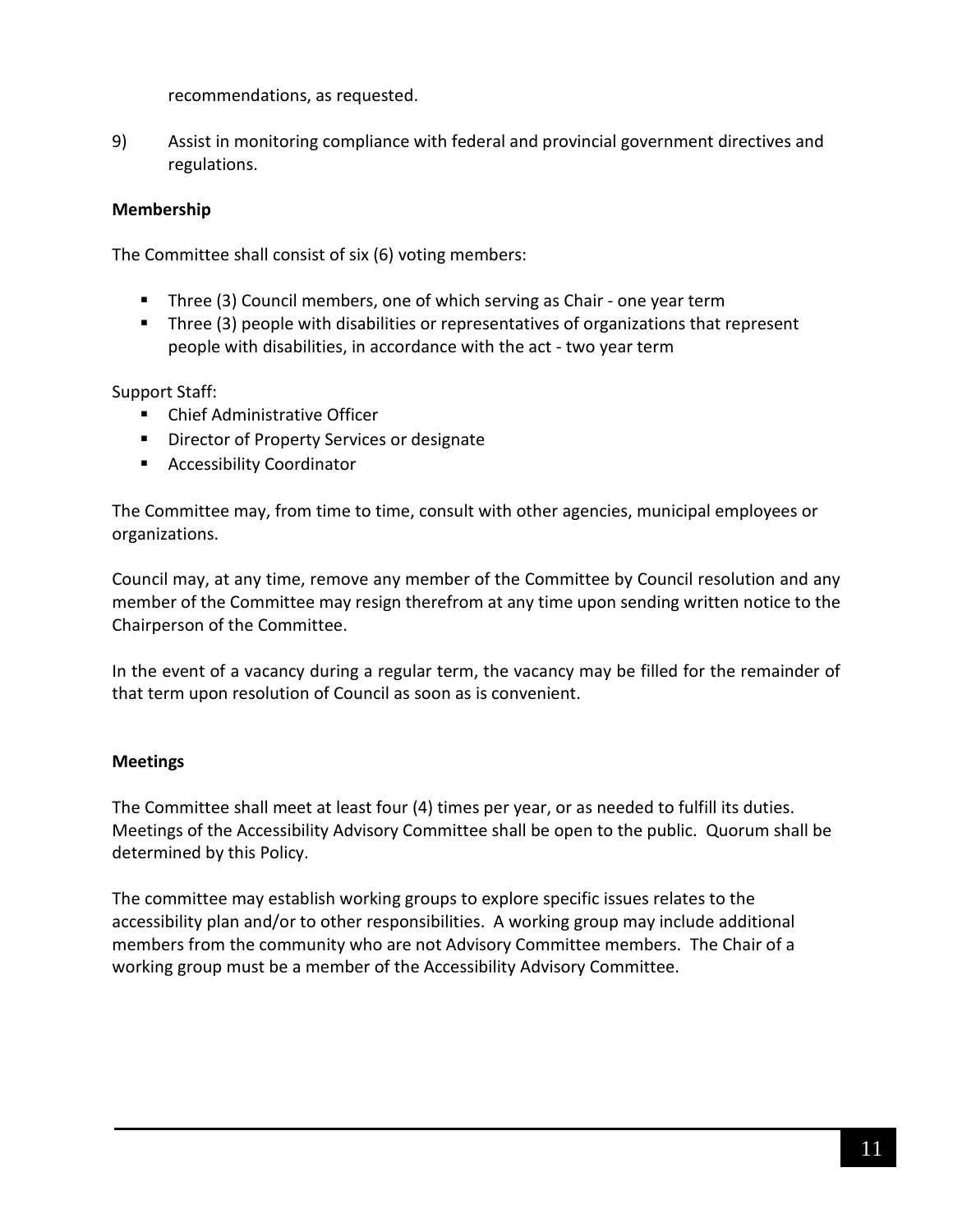## **AUDIT COMMITTEE**

The Audit Committee shall consist of not less than five (5) members, no more than three (3) of whom shall be members of the Municipal Council and a minimum of two (2) shall be noncouncil members residing in the Municipality. Council Members shall be appointed for a term of one (1) year and other members shall be appointed for a term of two (2) years. Any persons appointed may be reappointed.

The Committee shall meet at least twice per year as required by the Municipal Government Act.

Citizen members are required to show a strong demonstration of financial awareness.

Duties and responsibilities of the Committee are as follows:

- a) carry out a detailed review of the financial statements of the Municipality with the auditor;
- b) receive information regarding the evaluation of internal control systems and any management letter with the auditor;
- c) carry out a review of the conduct and adequacy of the audit;
- d) make recommendations to council to carry out such matters arising out of the audit as may appear to the audit committee to require investigations;
- e) carry out such other matters as may be determined by Council to be the duties of an audit committee;
- f) make recommendations to Council regarding the acceptance of the yearly audit.
- g) any other matters as may be determined by Council from time to time;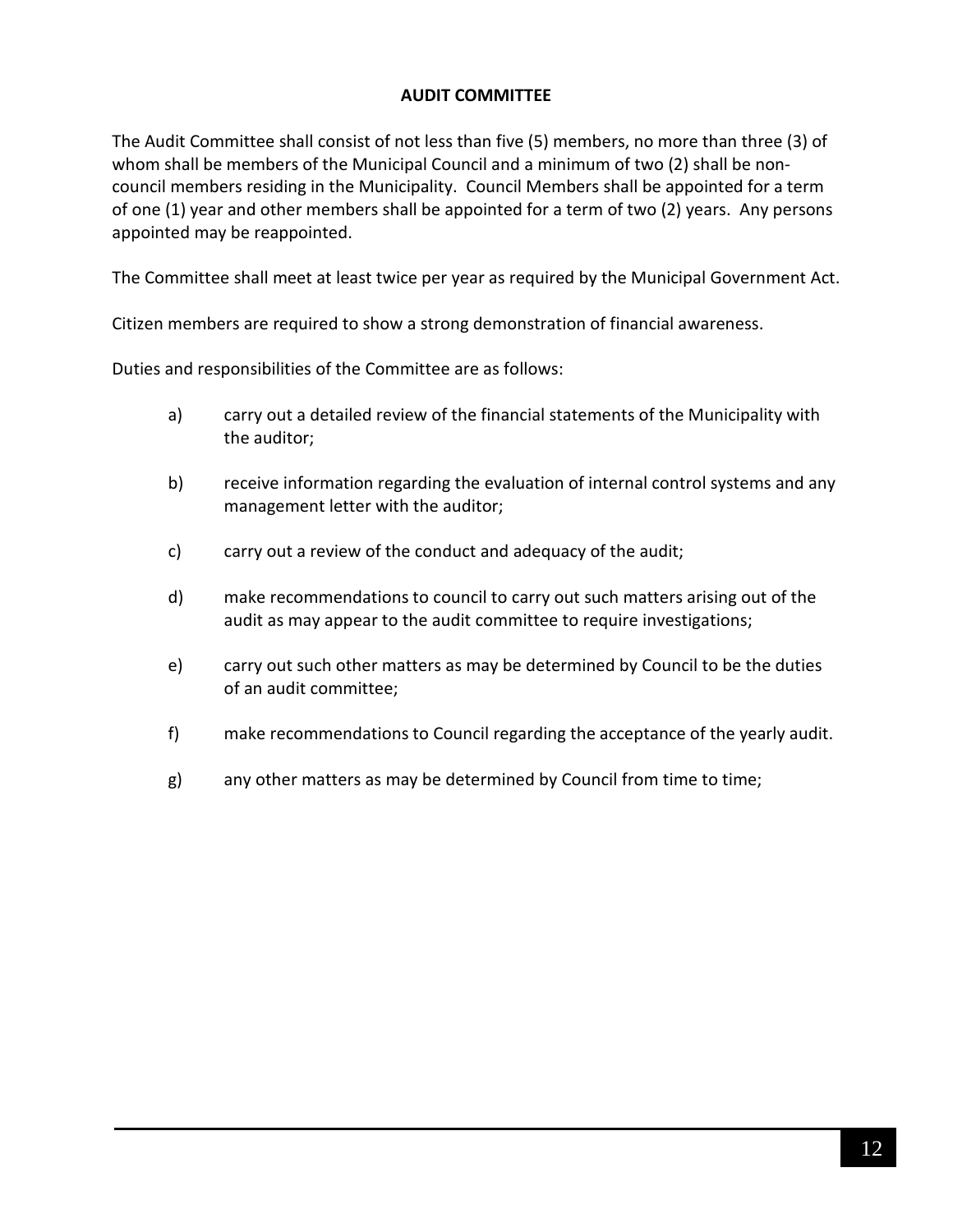# **JOINT EMERGENCY MEASURES ORGANIZATION EXECUTIVE COMMITTEE**

The Joint Emergency Measures Organization Executive Committee shall consist of the Warden of the Municipality of Barrington and the Mayor of the Town of Clark's Harbour and not more than two (2) members of each Council. Appointments must be made by each Council by resolution. The Chairman of the Executive Committee shall alternate between the Warden of the Municipality of Barrington and the Mayor of the Town of Clark's Harbour for terms equivalent to the Municipal Electoral term, beginning with the Warden of the Municipality of Barrington whose first term will expire in 2000.

The Committee shall meet from time to time as determined by the Chairman or majority of the members. A majority of the members of the Committee shall constitute a quorum for the transaction of business. Minutes shall be kept of all Committee Meetings and a copy shall be provided to each member of the Committee and each member of the Municipal Council and the Municipal Clerk, by the Committee Secretary not later than ten (10) days after each meeting.

The Joint Emergency Measures Organization Executive Committee shall have the following duties, powers and responsibilities:

- a) To establish and recommend policy for the Municipality of the District of Barrington and the Town of Clark's Harbour Joint Emergency Measures Organization.
- b) To recommend to the Councils, from time to time, by resolution of the Committee, the appointment of an Emergency Planning Officer for the Joint Emergency Measures Organization and such other employees as may be required to assist the Emergency Planning Officer from, wherever possible, within the Municipal Administration.
- c) Subject to the approval of the Council to name or assign such persons as it may deem advisable to provide key personnel to perform duties related to continuity of municipal government and public survival in case of an emergency or disaster.
- d) To submit to the Councils for inclusion in their annual estimates, estimates of expenditures for the operation and maintenance of the Joint Emergency Measures Organization.
- e) To perform such other duties and responsibilities as would normally be required of the Committee or as may be required of the Committee by the Councils from time to time.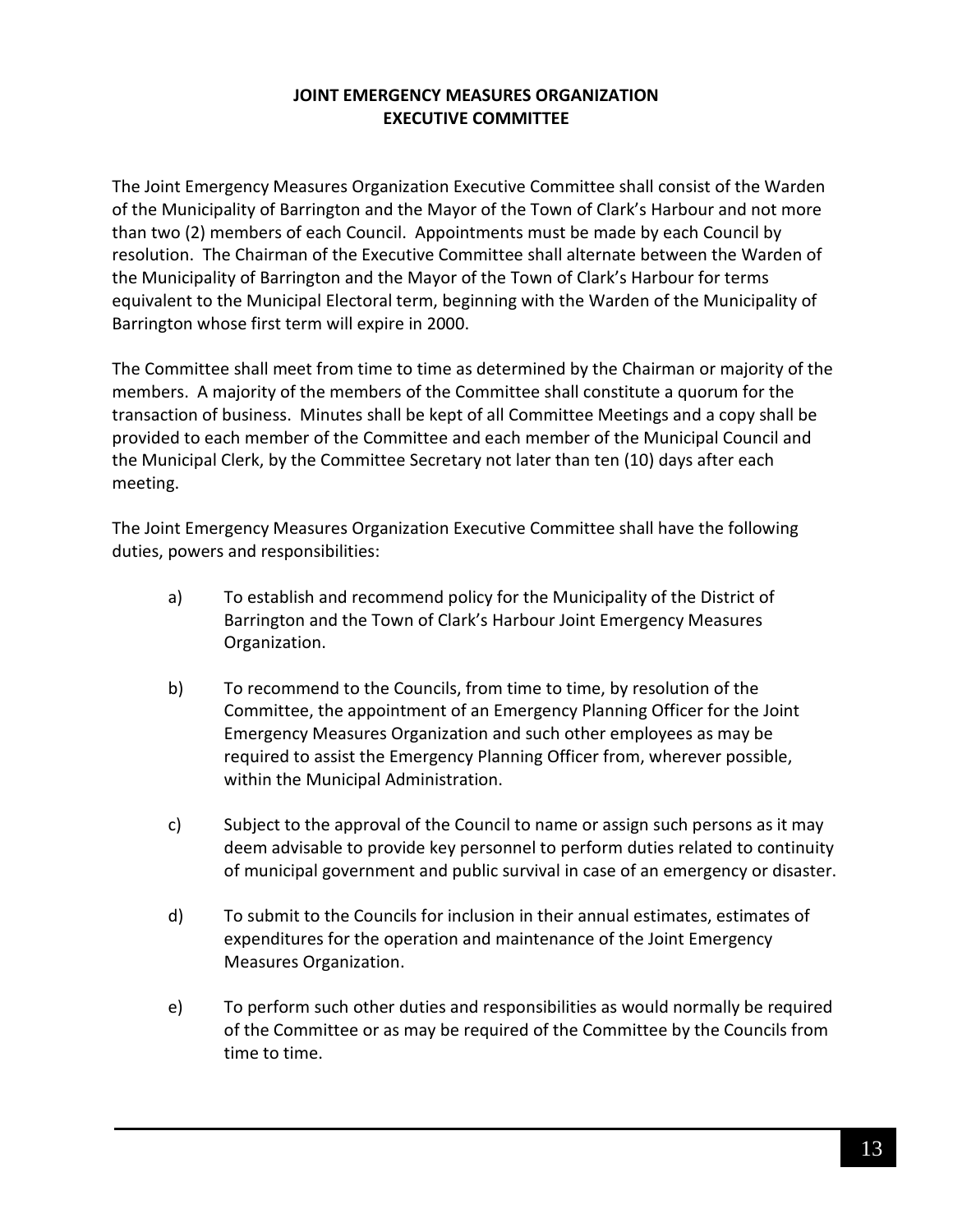### AD HOC COMMITTEES

#### NOVA SCOTIA MARATHON COMMITTEE

#### **Purpose**

The "Nova Scotia Marathon Committee" is an Ad Hoc Committee of the Municipality. Its purpose is to organize a range of the activities related to the Nova Scotia Marathon, consult with, advise and make recommendations to Council, through the Director of Recreation, on matters affecting the Nova Scotia Marathon, form sub committees to assist with different aspects of the event, including sponsor solicitation and engage community involvement in all aspects of the development and coordination of the event.

#### **Membership**

The Committee shall consist of at least one (1) member of Council, who shall be appointed annually by Council, a minimum of six (6) citizens from the counties of Shelburne and Yarmouth who shall also be appointed by Council. The Town of Clarks Harbour will also be asked, annually, to appoint one (1) citizen representative from the Town.

Staff representatives as determined by the CAO will be ex-officio members without the right to vote.

The Committee shall review all applications and recommend appointments to Council based on the applicants demonstrated interest in the development of the event and their ability to attend regular Committee meetings and related events. In making the appointments to this Committee, Council shall endeavor to have a balanced representation of interests.

#### **Members Expectation**

Committee members are expected to demonstrate a commitment to:

- Work collaboratively to achieve the committee's purpose.
- **Provide perspective of what is best for the management of the event.**
- Attend committee meetings and follow through in a timely manner on any commitments; and
- **Support the success of the event.**

#### **Term of Office**

All Non-Council members of the Executive shall serve for a term of two (2) years. In order to ensure continuity in the work of the Executive, half of the membership shall be appointed yearly. Non-Council members of the Executive may choose to re-offer at the end of their term but can not serve for more than two (2) consecutive two (2)-year terms.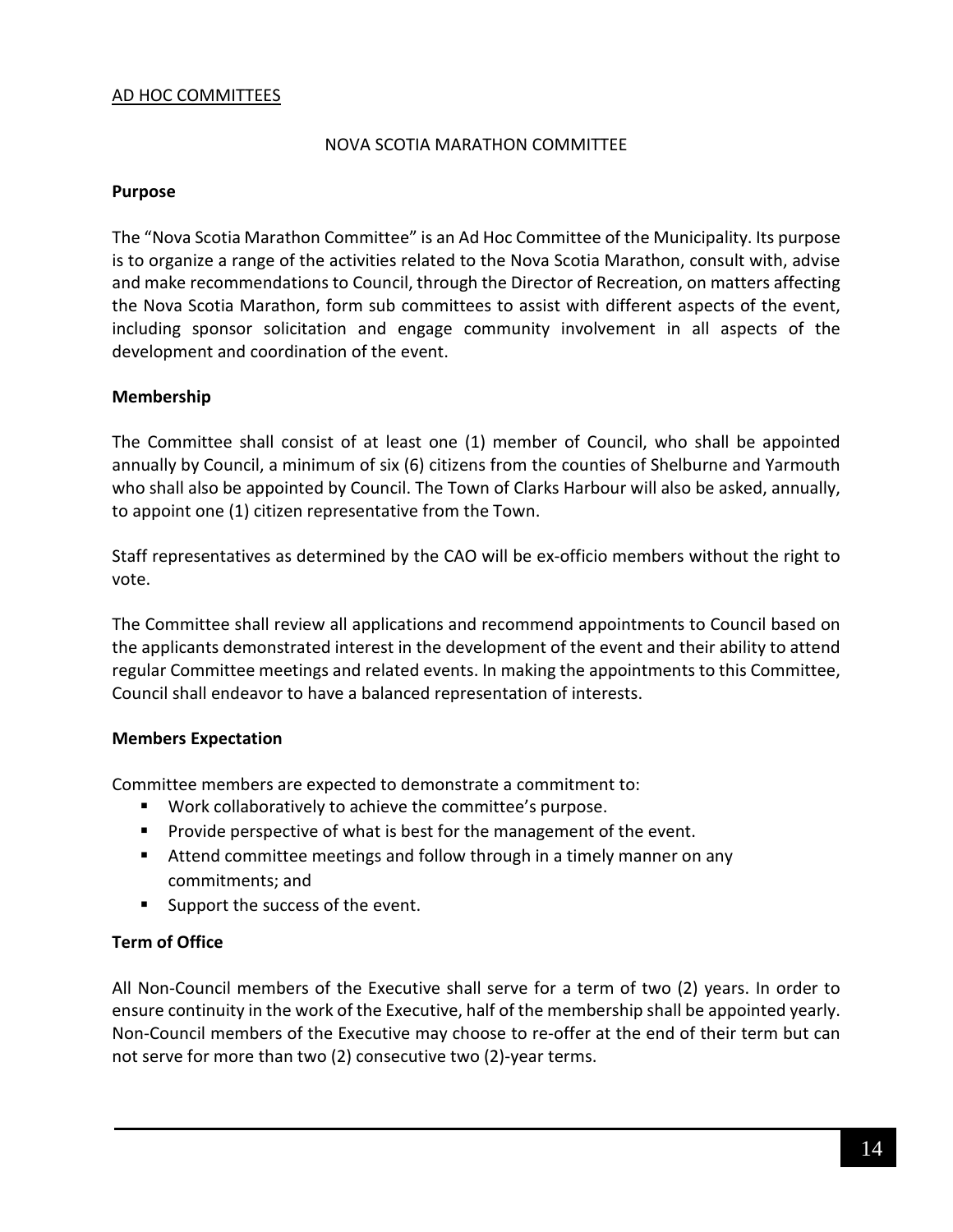Where a member of the Executive relinquishes his/her seat before the end of his/her term, a member shall be appointed to fill the vacancy for the remainder of the term.

The Committee will hold an election to replace the officers (Chair, Vice-Chair, etc.) of the Executive that are at the end of their term at the first meeting following the Marathon.

# **Roles and Responsibilities**

# *Chair*

The Chair will be a Committee member determined by the Committee. The Chair shall:

- **Call meetings of the Committee.**
- Chair meetings of the Committee.
- Act as spokesperson on behalf of the Committee. (Any other Committee member may also act as spokesperson, if authorized to do so by the Committee.).
- Provide leadership for the members, enabling the Committee to act strategically to ensure the success of the event.

### *Vice-Chair*

The Vice-Chair will be a Committee member determined by the Committee. The Vice-Chair shall:

 Act in the absence or inability of the Chair unless an alternate has been appointed by the Committee.

# *Treasurer*

The Treasurer will be a Committee member determined by the Committee and will be the Chair of the Finance Committee. The Treasurer shall:

- Oversee and present budgets, accounts and financial reports to the Committee.
- **E** Liaise with designated staff on financial matters.
- Oversee and report on the Committee's sponsorship and fundraising efforts.

### *Finance Committee*

The Finance Committee shall:

- **Develop an annual operating budget with staff.**
- **Monitor adherence to the budget.**
- Set long-range financial goals along with funding strategies (sponsorship and fundraising) to achieve them.
- **Present all financial goals and proposals to the Committee for approval.**

### *Marketing & Promotion Committee*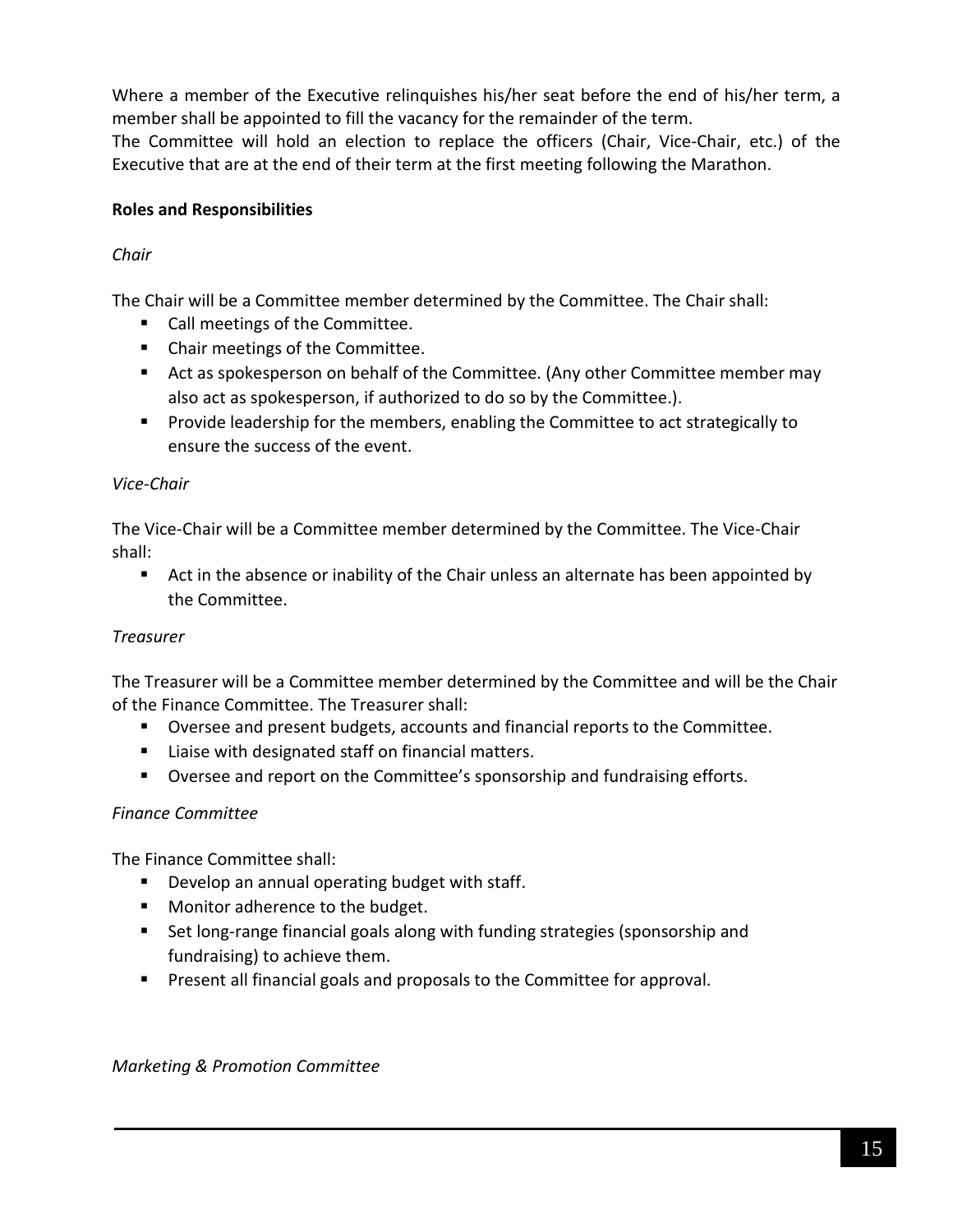The Marketing & Promotion Committee shall:

- Work with Staff and the Event Planner to develop an annual plan for integrated, consistent communication and promotion.
- **Gather information on what other marathons are doing to help the Committee stay on** top of trends and developments.
- **Provide feedback on marketing strategies and tools, including communications plans,** materials, media strategy, and social media.

# *Volunteer Committee*

The Volunteer Committee shall:

- Recruit volunteers and ensure they complete an on-line application form.
- **Assist with creating volunteer position descriptions with Staff and/or Committee Chair.**
- Assist Staff and/or Committee Chair in providing training and/or orientation to the Committee they have signed on for.
- Collect volunteer hours, analyze and provide recommendations as needed.
- **Ensure all volunteers are recognized appropriately.**

# *Staff*

Staff will support the Committee's work in the following ways:

- Give notice of regular meetings to the members and, when directed by the Committee chair, notice of ad hoc meetings
- **Distribute the agenda and all related materials to the Committee members**
- Record attendance and prepare minutes for review and approval by the Committee maintain records of approved minutes signed by the committee chair and secretary
- **Prepare and present budgets.**
- Advise on financial implications of strategic and operational plans.
- Any other such reasonable duties that are deemed necessary by the Committee to ensure the success of the Marathon.

# **Event Planning**

**From time, to time, the Committee may engage Event Planners to work closely with the** Committee and Staff to oversee race operations, including but not limited to, promoting the event, overseeing communications, administering Race Roster and participating registration, managing SeaMeCamp and ensuring all safety protocols are in place.

### **Meetings**

The Committee will meet once a month. The meetings may be in-person, by teleconference or electronically, i.e., Zoom. If a member is not able to participate in a meeting, that member can speak to the Chair in advance so that the Chair can share the member's perspective at the meeting. That member may also submit written comments or documentation in advance of the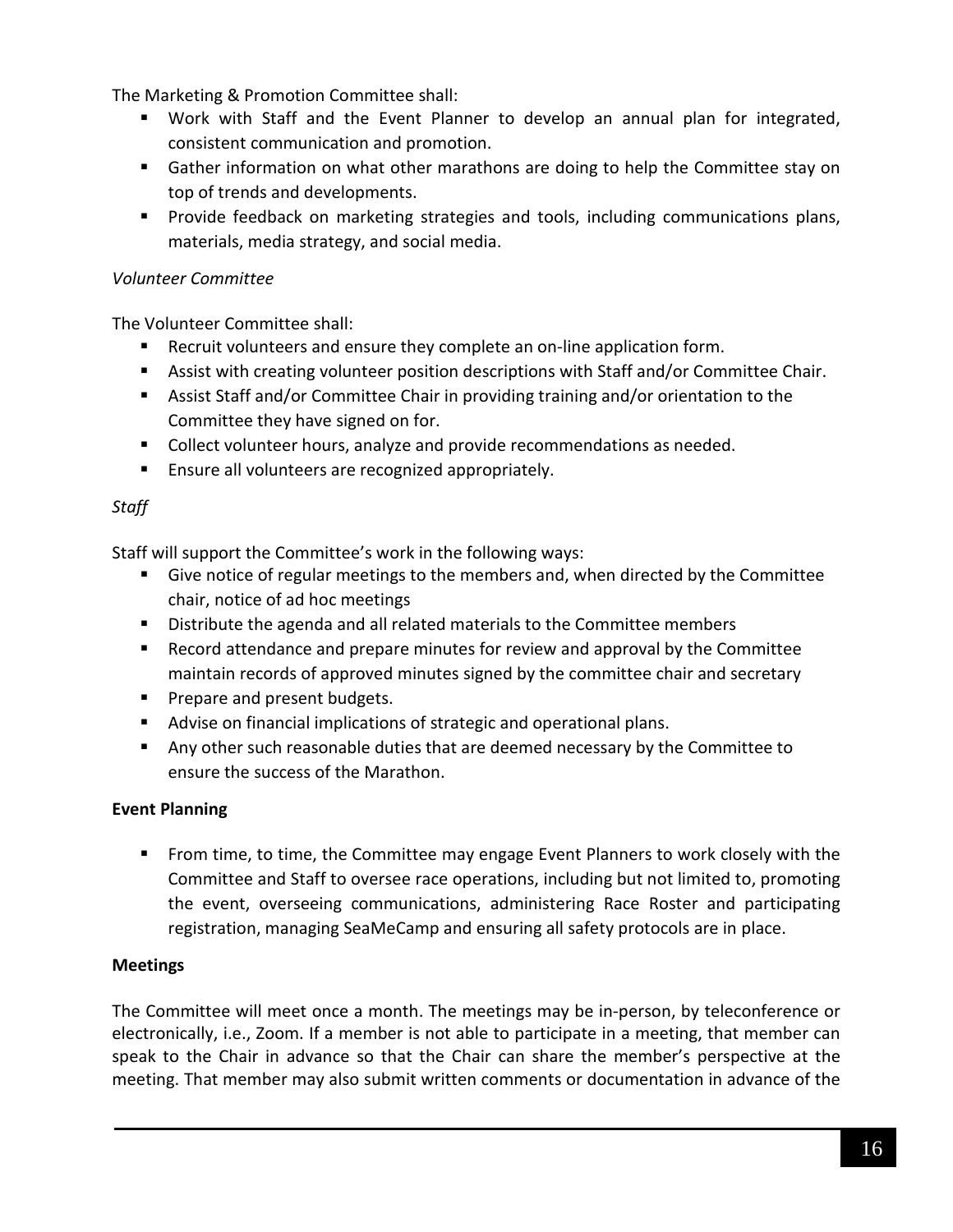meeting. Submissions required for a meeting that are made after said meeting will not be considered for decision-making.

# **Quorum**

Quorum shall be simple majority (50%+1) of the voting committee members present at a meeting.

# **Decision Making**

The committee shall strive for consensus (i.e. "you can live with the decision/idea") when making decisions. If consensus cannot be achieved, the committee members must agree on how to deal with the outstanding issue, i.e. vote, continue discussion or table the issue to another meeting. When voting, majority (50%+1) rules with quorum present. There shall be no proxy or email voting unless explicitly determined by the committee in advance of a vote.

The Committee cannot commit the use of the Municipality's financial and human resources without prior approval from the CAO. In the absence of the CAO, approval may be sought from Council.

# **Guests**

The Committee may invite guests to attend meetings as a resource as required.

## **Minutes**

The staff supporting the Committee shall take minutes at the Committee meetings and the minutes shall be approved at subsequent meetings. Minutes will be kept and stored in accordance with the Municipality's practice.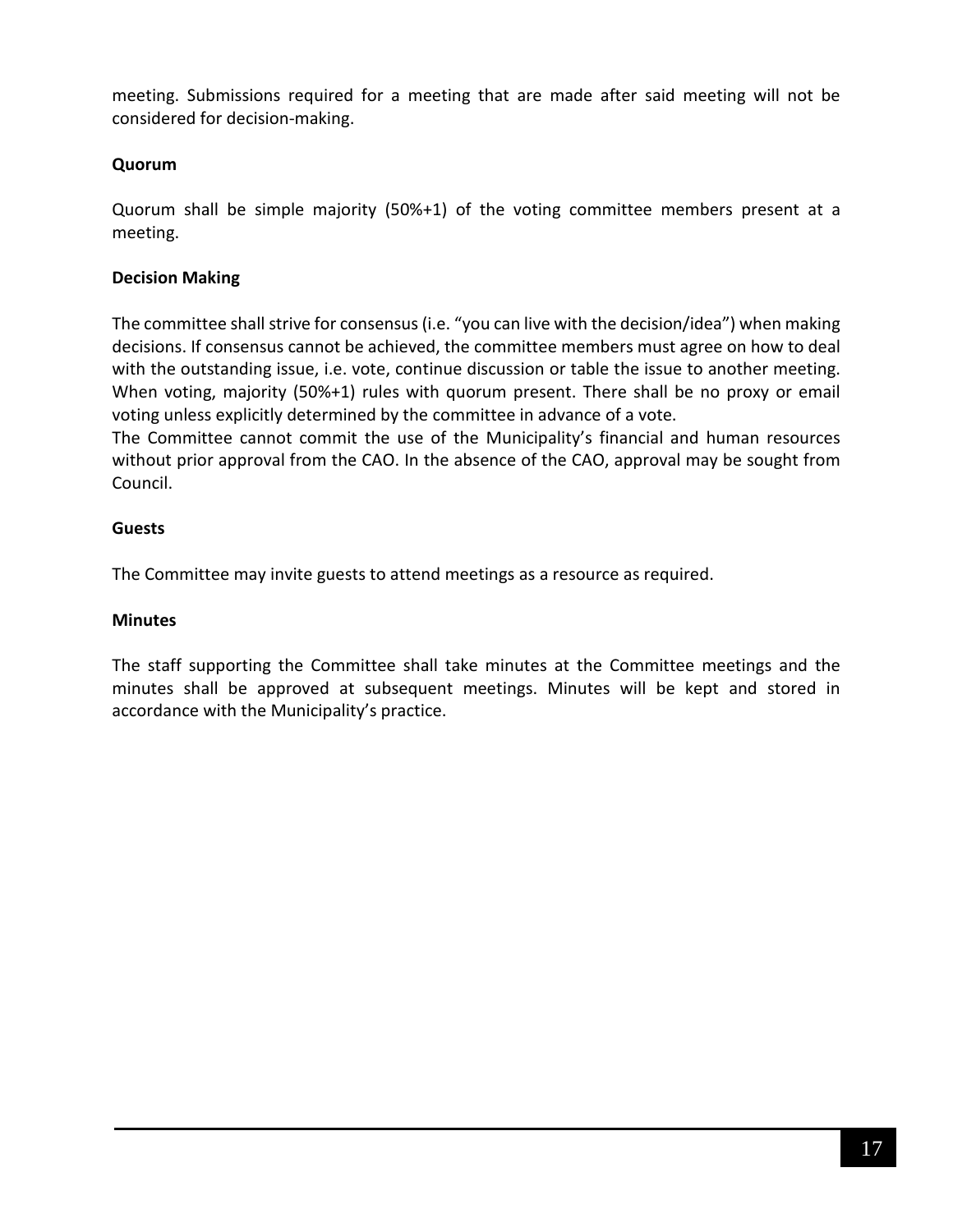### BARRINGTON/CLARK'S HARBOUR SATELLITE DIALYSIS COMMITTEE

The Barrington/Clark's Harbour Satellite Dialysis Committee shall consist of two (2) municipal councillors, one (1) town councillor, and five (5) public members.

The committee shall meet on as-needed basis.

The purpose of the committee is to lobby the provincial government for the establishment of a Satellite Dialysis Clinic in the Municipality of Barrington.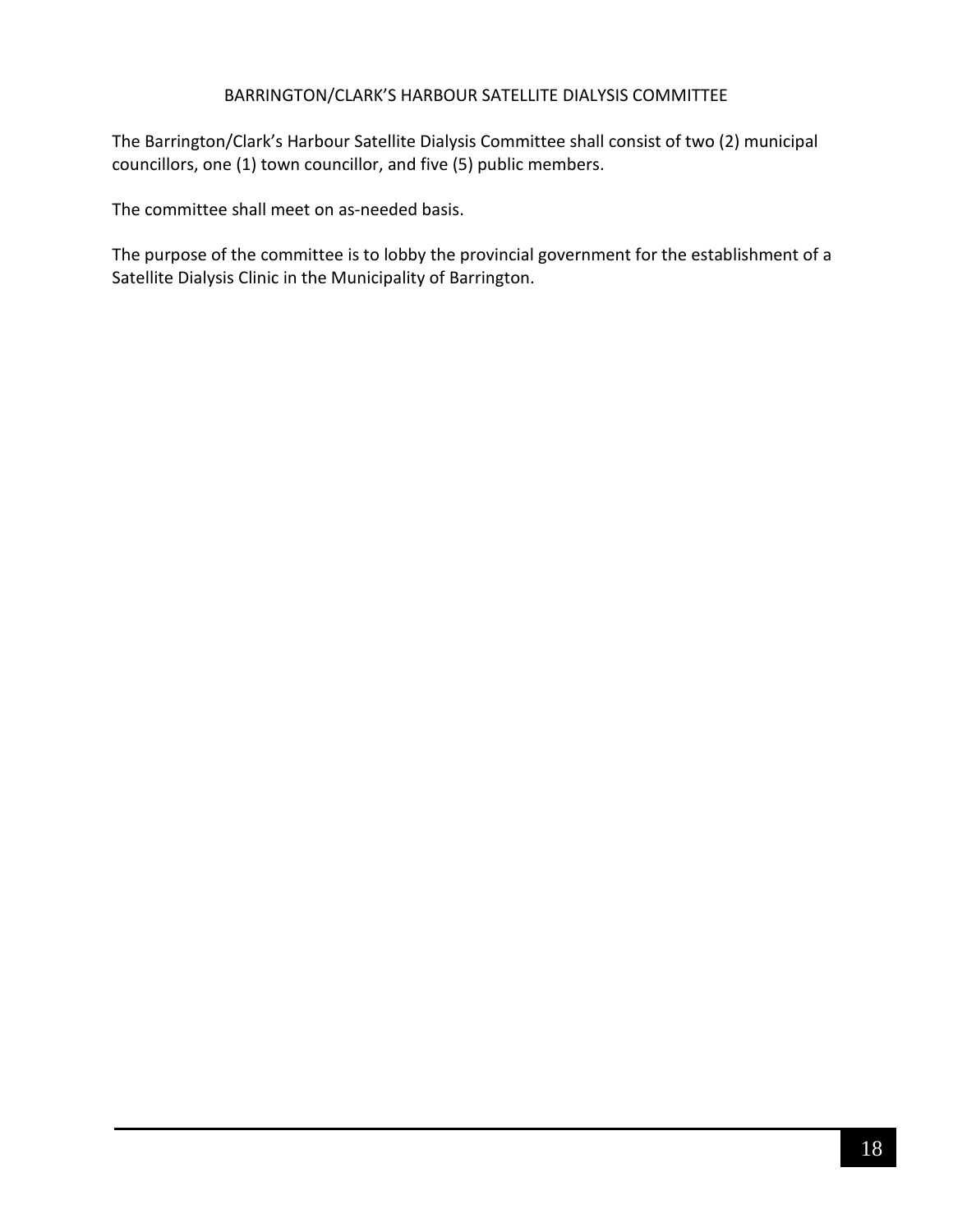

# *FORM "A" TO BE COMPLETED BY ANYONE WISHING TO ADDRESS COUNCIL OR COMMITTEE OF THE WHOLE COUNCIL No decision will be made at the same meeting as your presentation.*

*\_\_\_\_\_\_\_\_\_\_\_\_\_\_\_\_\_\_\_\_\_\_\_\_\_\_\_\_\_\_\_\_\_\_\_\_\_\_\_\_\_\_\_\_\_\_\_\_\_\_\_\_\_\_\_\_\_\_\_\_\_\_\_\_\_\_\_\_\_\_\_\_\_\_\_\_\_\_ \_\_\_\_\_\_\_\_\_\_\_\_\_\_\_\_\_\_\_\_\_\_\_\_\_\_\_\_\_\_\_\_\_\_\_\_\_\_\_\_\_\_\_\_\_\_\_\_\_\_\_\_\_\_\_\_\_\_\_\_\_\_\_\_\_\_\_\_\_\_\_\_\_\_\_\_\_\_ \_\_\_\_\_\_\_\_\_\_\_\_\_\_\_\_\_\_\_\_\_\_\_\_\_\_\_\_\_\_\_\_\_\_\_\_\_\_\_\_\_\_\_\_\_\_\_\_\_\_\_\_\_\_\_\_\_\_\_\_\_\_\_\_\_\_\_\_\_\_\_\_\_\_\_\_\_\_*

*\_\_\_\_\_\_\_\_\_\_\_\_\_\_\_\_\_\_\_\_\_\_\_\_\_\_\_\_\_\_\_\_\_\_\_\_\_\_\_\_\_\_\_\_\_\_\_\_\_\_\_\_\_\_\_\_\_\_\_\_\_\_\_\_\_\_\_\_\_\_\_\_\_\_\_\_\_\_ \_\_\_\_\_\_\_\_\_\_\_\_\_\_\_\_\_\_\_\_\_\_\_\_\_\_\_\_\_\_\_\_\_\_\_\_\_\_\_\_\_\_\_\_\_\_\_\_\_\_\_\_\_\_\_\_\_\_\_\_\_\_\_\_\_\_\_\_\_\_\_\_\_\_\_\_\_\_ \_\_\_\_\_\_\_\_\_\_\_\_\_\_\_\_\_\_\_\_\_\_\_\_\_\_\_\_\_\_\_\_\_\_\_\_\_\_\_\_\_\_\_\_\_\_\_\_\_\_\_\_\_\_\_\_\_\_\_\_\_\_\_\_\_\_\_\_\_\_\_\_\_\_\_\_\_\_ \_\_\_\_\_\_\_\_\_\_\_\_\_\_\_\_\_\_\_\_\_\_\_\_\_\_\_\_\_\_\_\_\_\_\_\_\_\_\_\_\_\_\_\_\_\_\_\_\_\_\_\_\_\_\_\_\_\_\_\_\_\_\_\_\_\_\_\_\_\_\_\_\_\_\_\_\_\_*

*\_\_\_\_\_\_\_\_\_\_\_\_\_\_\_\_\_\_\_\_\_\_\_\_\_\_\_\_\_\_\_\_\_\_\_\_\_\_\_\_\_\_\_\_\_\_\_\_\_\_\_\_\_\_\_\_\_\_\_\_\_\_\_\_\_\_\_\_\_\_\_\_\_\_\_\_\_\_ \_\_\_\_\_\_\_\_\_\_\_\_\_\_\_\_\_\_\_\_\_\_\_\_\_\_\_\_\_\_\_\_\_\_\_\_\_\_\_\_\_\_\_\_\_\_\_\_\_\_\_\_\_\_\_\_\_\_\_\_\_\_\_\_\_\_\_\_\_\_\_\_\_\_\_\_\_\_ \_\_\_\_\_\_\_\_\_\_\_\_\_\_\_\_\_\_\_\_\_\_\_\_\_\_\_\_\_\_\_\_\_\_\_\_\_\_\_\_\_\_\_\_\_\_\_\_\_\_\_\_\_\_\_\_\_\_\_\_\_\_\_\_\_\_\_\_\_\_\_\_\_\_\_\_\_\_*

*Names of individuals making the presentation:*

*Points to be made:*

*Purpose and any requests that may be forthcoming from the presentation:*

*Please attach a copy of your written or power point presentation.*

| Time requested for presentation: | 15 minutes<br>30 minutes |  |
|----------------------------------|--------------------------|--|
|                                  |                          |  |
|                                  | <b>Signature</b>         |  |
| <b>Print Name:</b>               |                          |  |
| <b>Mailing Address:</b>          |                          |  |
| <b>Phone Number:</b>             |                          |  |
| E-mail address:                  |                          |  |
|                                  |                          |  |

 *Will you require a projector and computer for your presentation?*

*NOTE: Individuals or groups making presentations are required to address their comments and questions to the Chair of the Meeting only.* 

*Form "A" must be returned at least 7 days in advance of the Meeting you wish to attend.*